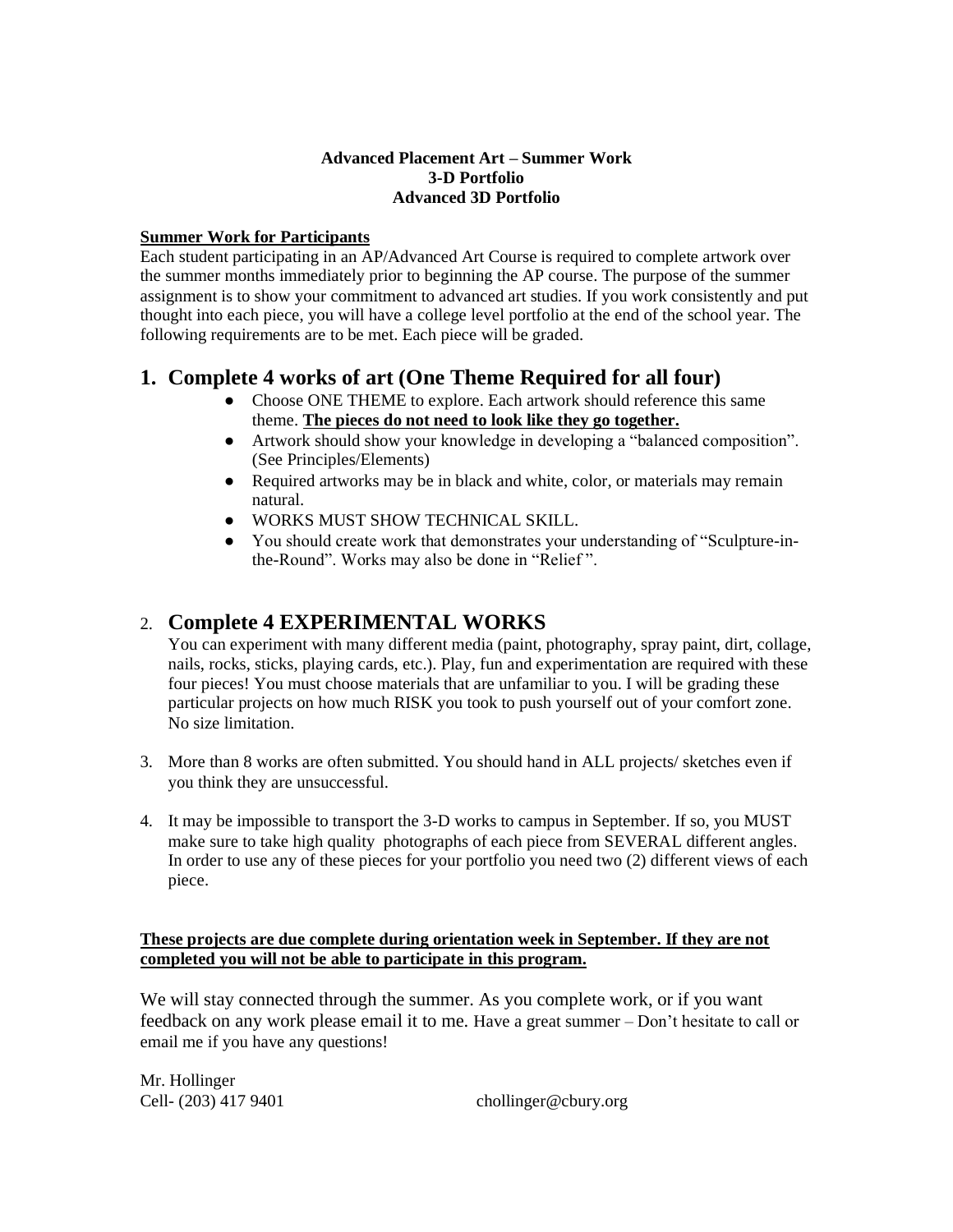### **AP Project Suggestions**

The following projects can be used for the Drawing, 2-D or 3-D AP requirements.

- 1. Work done from a still life, objects, a figure, landscapes, groups of people
- 2. Demonstrating an understanding of perspective
- 3. Contour Drawings and/or Gesture Drawings
- 4. Studies of everyday or exotic objects, feet, clothing, natural objects such as twigs, animal skulls, shells, as well as rope knots, pencil sharpeners, weapons, tools, clock parts, etc.
- 5. Geometric forms in different spatial positions
- 6. Positive-negative relationships between objects
- 7. Psychological interpretations
- 8. Using line and texture to create an illusion of space or as a way to negate space when working three dimensionally.
- 9. Collage/montage techniques
- 10. Works utilizing different art movements such as:
	- $\bullet$  Cubism shifting planes
	- Abstraction simplification of an idea or form into an experiential method
	- $\bullet$  OP Art creating an illusion to fool the eye
	- $\bullet$  Etc.
- 11. Creating a composition using the shadows of objects
- 12. A cross section of an object, enlarged to create an abstraction
- 13. Transformation of an object
- 14. Cross-contour surface of various objects or imaginary forms
- 15. Interpreting dreams or fantasies
- 16. Illustrating personal experiences and healing through your work
- 17. ?? Other ideas??

#### **Materials**

You may use a variety of materials for your work. The art department can supply you with reasonable materials through the art department budget.

If you are interested in investigating a new form of art making we encourage you to take a course with a qualified teacher during the summer to gain important basic knowledge that you can build on throughout the school year.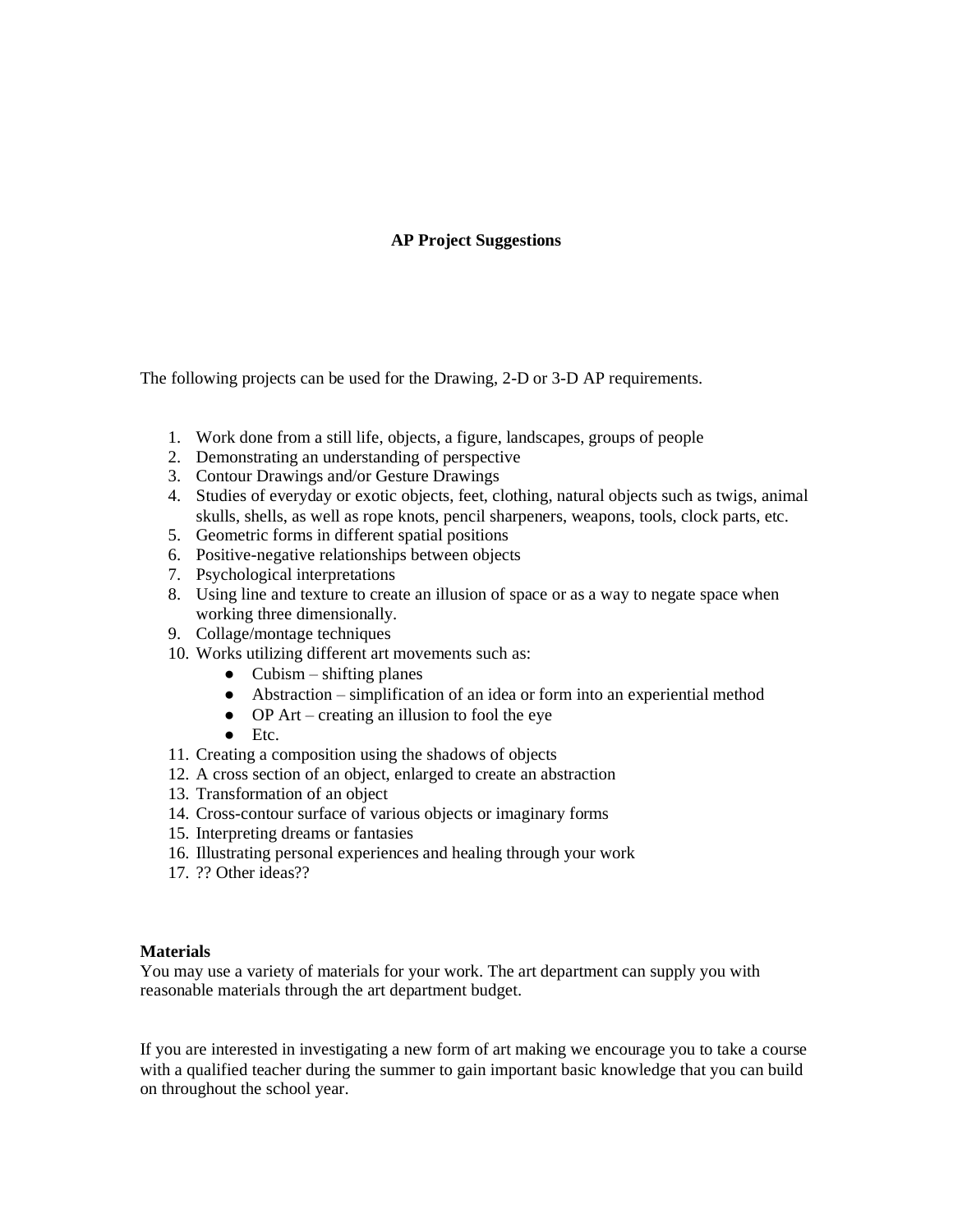#### **AP Goals, Expectations and Grading**

You are in this course because you have proven that you are skilled and capable of working on an advanced level. You are self-motivated, hardworking and open to learning. If you work consistently, with a spirit of curiosity, and you are on time with all your work then you will be ready to begin thinking and performing on a college level.

The goal of this course is to help you fulfill the AP portfolio requirements. More importantly, however, it is meant to stretch your imagination, improve your skills, and give you insight into your own artistic journey. For AP students by the end of this fall semester you will have completed the "Breadth" section of the portfolio: 12 pieces (8 for 3D). In the second semester you will work on an area of your choosing. This is called the "Concentration": 12 pieces. In this section you will be choosing a particular theme to investigate in your own way. At the end of the school year we will choose 5 original works to send with your slides and essay. These pieces must show "Quality" in execution (technical skill, composition, intent and craftsmanship).

In order to accomplish our goals, you must hand in one completed project per week. On the "DUE" day, we will all join in sharing our discoveries and insights. You will also participate in giving and receiving helpful criticism, known as critiques. Realize that due to time constraints, most of your artwork will be done during your free time.

When you are in class, ask me to clarify any questions you might have. Or, if you need feedback, please ask. Come to each class prepared to work, with a plan of action. Always bring your sketchbook and art supplies. Make sure you allow 5 minutes for clean up, and another 5 minutes for getting to your next class. Please put ALL work in your assigned drawers.

Another goal of the course is to get you to speak intelligently about your art and that of your peers. In May you must submit, along with your portfolio, a written statement. It must express your intent, your process and your discoveries about your independent project, "The Concentration". For this reason, when you are all together, you will participate in peer Critiques. As a guide to help us through this discussion we will use the Art Criticism handout which also contains the Principles of Art and Elements of Design.

#### **GRADING**

- Quality of craftsmanship, understanding and manipulation of technique
- Quality of aesthetic solutions thoughtful and intentional use of the elements of design
- Innovative visual solutions avoidance of cliché, working towards an individual voice and statement in visual media
- Timely completion of work
- Research and experimentation in development of ideas
- Consistent, dedicated effort